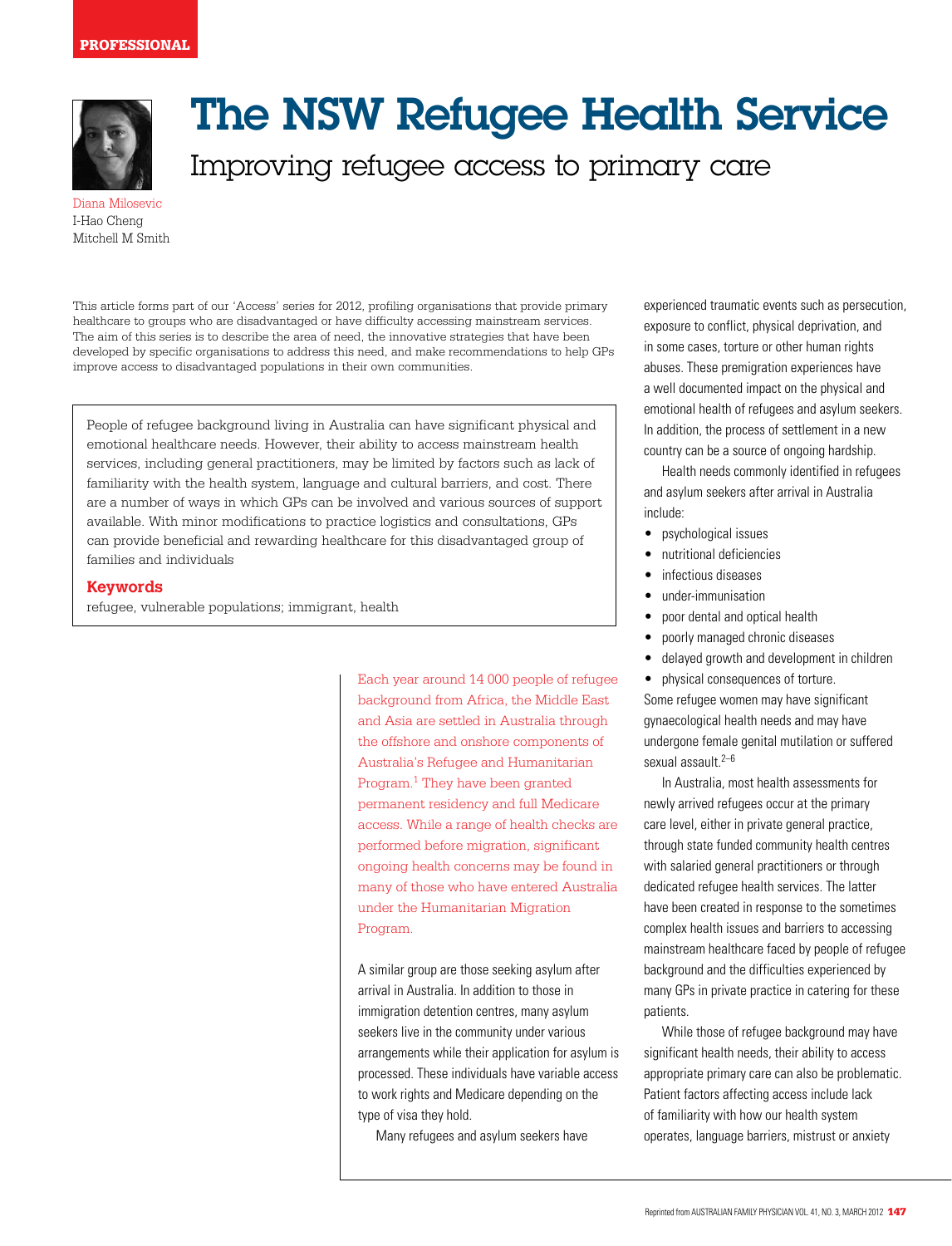and financial constraints  $7.8$  Provider factors may include time constraints, unfamiliarity with refugee health issues and inadequate interpreter use.<sup>8</sup> Refugees and asylum seekers have described issues of access, consultation style and content, and a good patient-doctor relationship as important factors influencing their sense of satisfaction with their GP.9

Asylum seekers without Medicare cards experience even greater difficulty in accessing primary healthcare. Although some GPs generously provide pro bono care to these individuals, poor access to medication, pathology investigations and specialist services are ongoing issues.10 Primary healthcare is also provided by community based organisations and state funded refugee health clinics which provide their services free or at low cost.<sup>11</sup>

## **The NSW Refugee Health Service**

The NSW Refugee Health Service is one example of a specialised unit providing dedicated refugee health services. It was established by the NSW Department of Health in 1999 in response to the significant healthcare needs of patients of refugee background living in New South Wales and the difficultiesfaced by this group in accessing mainstream healthcare. The service employs salaried, part time GPs to conduct health assessments for refugees living in the greater western area of Sydney in New South Wales. Refugee health nurses provide advice

and support, and follow up clients to ensure referral services are accessed and treatment advice is followed. Interpreters are used whenever required, either onsite or over the telephone. After initial assessment and treatment, clients are referred to GPs in the community for ongoing care.

The service also has a broader role in the community providing policy and practice advice to government, health services and others; education for students, health staff, general practice trainees and GPs; and health promotion projects (eg. nutrition). The service also helps asylum seekers with their primary healthcare needs.

In other states and territories, different health service models exist for refugees,

ranging from hospital based screening clinics to community based refugee health nurses.

## **Improving access**

Recent research with GPs in South Australia and New South Wales has highlighted some of the challenges faced by GPs at both an individual and structural level in providing initial care to refugees during their early settlement period.12

#### **Recognising a refugee patient**

Refugee or asylum seeker patients may present with a refugee worker or carry relevant documents. Alternatively, the type of presentation or the fact that a patient comes from a country with recent war/civil unrest or from a persecuted minority group may be clues to their refugee or asylum seeker status.

## **Understanding the patient's context**

Competent healthcare provision to refugees requires an understanding of the effects of cultural dislocation, persecution and trauma, and role and identity changes, and the challenges associated with re-starting life in an entirely different cultural, social and political context.5,13 Importantly, history taking, physical examination and procedures may trigger traumatic memories in refugee patients who are survivors of torture and trauma. A sensitive and gentle physical examination with explanation of investigations, empathy and interest expressed by the GP and adequate consultation time are important to accommodate a traumatised refugee patient.<sup>14</sup>

It is important to remember that psychological distress often presents as physical symptoms such as headaches, chest pains and upper gastrointestinal discomfort and not to over-medicalise these presentations. A good history, a urea breath test and some basic blood tests may be all that is needed.

## **Approaches to psychological problems in refugees**

- Take time to build trust, and use compassionate listening
- Use 'abstract empathic enquiry' to gently invite revelations:15 eg. 'I understand that your people experienced terrible hardships in

your home country – was your family affected in this way?'

- Use mainstream mental health or specialised refugee trauma services
- • Be alert to the risk of vicarious trauma in yourself.

#### **Working with interpreters**

General practitioners, practice nurses, reception staff and specialists in private practice have access to free telephone interpreting and limited onsite interpreters through the Translating and Interpreting Service National: 24 hours a day, 7 days a week (see Resources). General practices need to register before they can use this service. It may be helpful for practice staff to familiarise themselves with the prebooking of interpreters before performing preliminary health assessments.

Tips for working with interpreters include:

- reassure the patient about confidentiality
- maintain eye contact and speak directly to the patient (ie. 'Do you have ...' not 'Does she have  $\dots$ ')
- use short simple sentences with frequent pauses, and avoid jargon.

#### **Medicare item numbers**

People of refugee background are linked to a GP for a health assessment soon after arrival in Australia. From 2010, the 'refugee exclusive' MBS Item numbers 714 and 716 were deleted and incorporated into the generic time-based assessment items (MBS Items 701, 703, 705 or 707). Refugees are entitled to a GP health assessment within their first year of arrival or within 1 year of receiving their residency. These health assessments can be linked with other Medicare items including Chronic Disease Management Plans and Team Care Arrangements.

## **Practical issues**

Refugees and asylum seekers may be unable to afford private allied health or specialist care, so GPs may need to refer to public services where available (including dental care) or seek out specialists willing to bulk-bill. General practitioners may also consider referring to an optometrist before an ophthalmologist where appropriate.